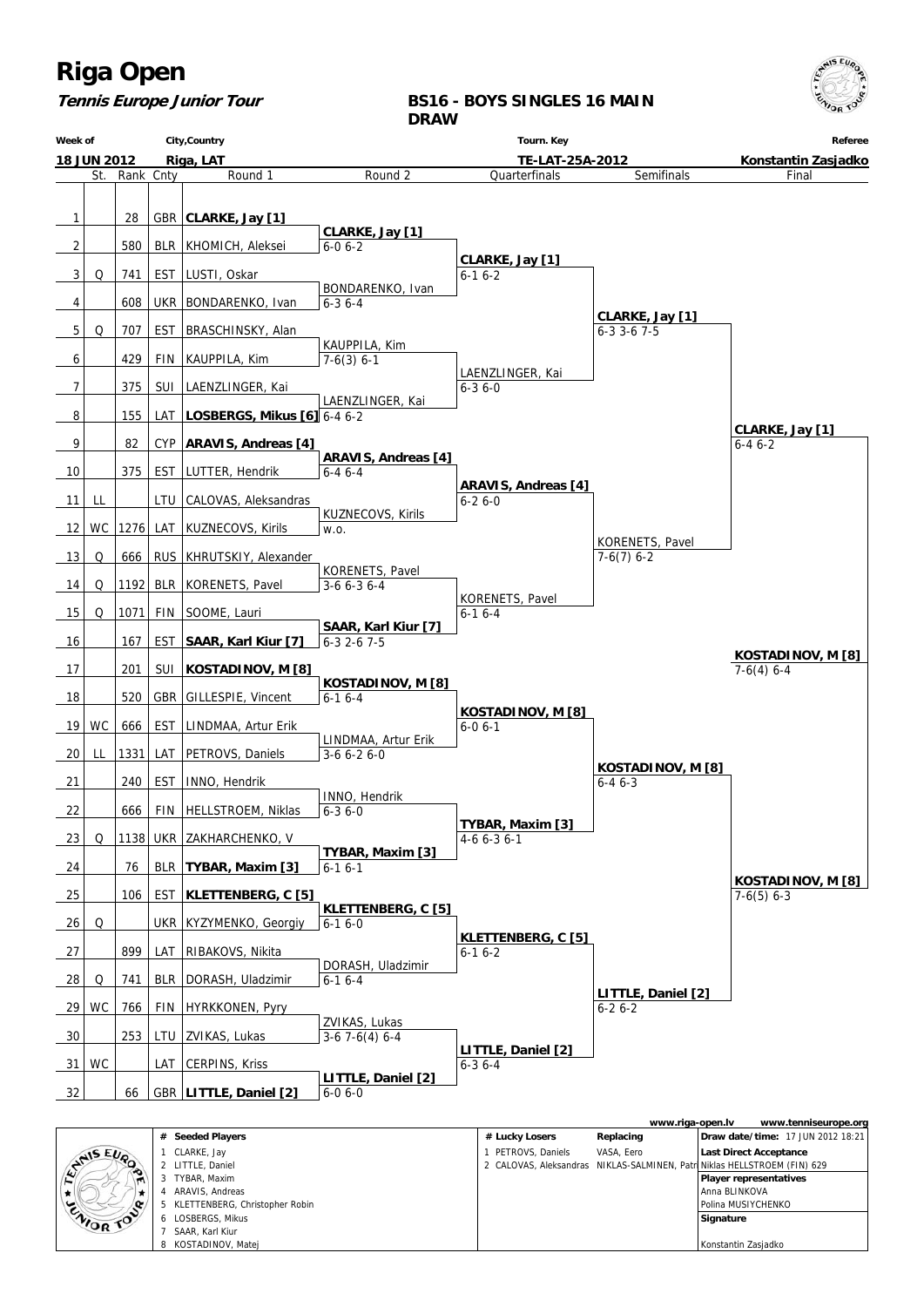#### **Tennis Europe Junior Tour**

#### **BD16 - BOYS DOUBLES 16 MAIN DRAW**

**Week of 18 JUN 2012 City,Country Riga, LAT Tourn. Key TE-LAT-25A-2012 Referee Konstantin Zasjadko** St. Rank Cnty **Round 1**  $1$  | 106 82 EST CYP | ARAVIS, Andreas [1]  **KLETTENBERG, C**  $2$  | | | | Bye  $3$  66 520 GBR GBR GILLESPIE, Vincent LITTLE, Daniel 4 1071 741 FIN EST LUSTI, Oskar SOOME, Lauri 5 184 234 EST EST **SIIMAR, Kristofer [3] SIIMAR, Mattias** 6 1192 741 BLR BLR | DORASH, Uladzimir KORENETS, Pavel 7 608 LAT UKR BONDARENKO, Ivan CERPINS, Kriss 8 899 1331 LAT LAT PETROVS, Daniels RIBAKOVS, Nikita 9 375 201 SUI SUI KOSTADINOV, Matej LAENZLINGER, Kai 10 | 167 707 EST EST BRASCHINSKY, Alan SAAR, Karl Kiur 11 184 286 GBR GBR BROOM, Charles LECK, Robert 12 76 386 BLR BLR **LIAONENKA, Aliaksandr [4] TYBAR, Maxim** 13 375 240 EST EST | INNO, Hendrik LUTTER, Hendrik 14 | LAT LAT ELNIONIS, Reits GULBIS, Gustavs 15 429 766 FIN FIN HYRKKONEN, Pyry KAUPPILA, Kim 16 253 155 LTU  **ZVIKAS, Lukas** LAT **LOSBERGS, Mikus [2] Quarterfinals ARAVIS, Andreas [1] KLETTENBERG, C** GILLESPIE, Vincent LITTLE, Daniel 6-0 6-3  **SIIMAR, Kristofer [3] SIIMAR, Mattias** 6-1 6-4 PETROVS, Daniels RIBAKOVS, Nikita  $6 - 36 - 3$  KOSTADINOV, Matej LAENZLINGER, Kai  $7-56-2$  BROOM, Charles LECK, Robert  $6-3$  7-6(6) INNO, Hendrik LUTTER, Hendrik 6-2 6-1  **LOSBERGS, Mikus [2] ZVIKAS, Lukas** 6-3 6-1 Semifinals GILLESPIE, Vincent LITTLE, Daniel 6-2 6-4  **SIIMAR, Kristofer [3] SIIMAR, Mattias** 6-1 6-0 KOSTADINOV, Matej LAENZLINGER, Kai 5-7 6-2 [10-4]  **LOSBERGS, Mikus [2] ZVIKAS, Lukas** 7-5 6-1 Final GILLESPIE, Vincent LITTLE, Daniel 6-3 6-4 KOSTADINOV, Matej LAENZLINGER, Kai 6-3 6-0 KOSTADINOV, Matej LAENZLINGER, Kai 6-3 6-1

|           |   |                                |              |           | www.riga-open.lv              | www.tenniseurope.org |
|-----------|---|--------------------------------|--------------|-----------|-------------------------------|----------------------|
|           | # | <b>Seeded Players</b>          | # Alternates | Replacing | Draw date/time:               | 18 JUN 2012 12:52    |
| LYNIS EUP |   | ARAVIS, Andreas                |              |           | <b>Last Direct Acceptance</b> |                      |
| $\bullet$ |   | KLETTENBERG, Christopher Robin |              |           | Bve x1                        |                      |
|           |   | LOSBERGS, Mikus                |              |           | Player representatives        |                      |
|           |   | ZVIKAS, Lukas                  |              |           |                               |                      |
|           |   | SIIMAR, Kristofer              |              |           | Lukas ZVIKAS                  |                      |
| ENIOR TOP |   | SIIMAR, Mattias                |              |           | Signature                     |                      |
|           |   | LIAONENKA, Aliaksandr          |              |           |                               |                      |
|           |   | TYBAR, Maxim                   |              |           | Konstantin Zasjadko           |                      |

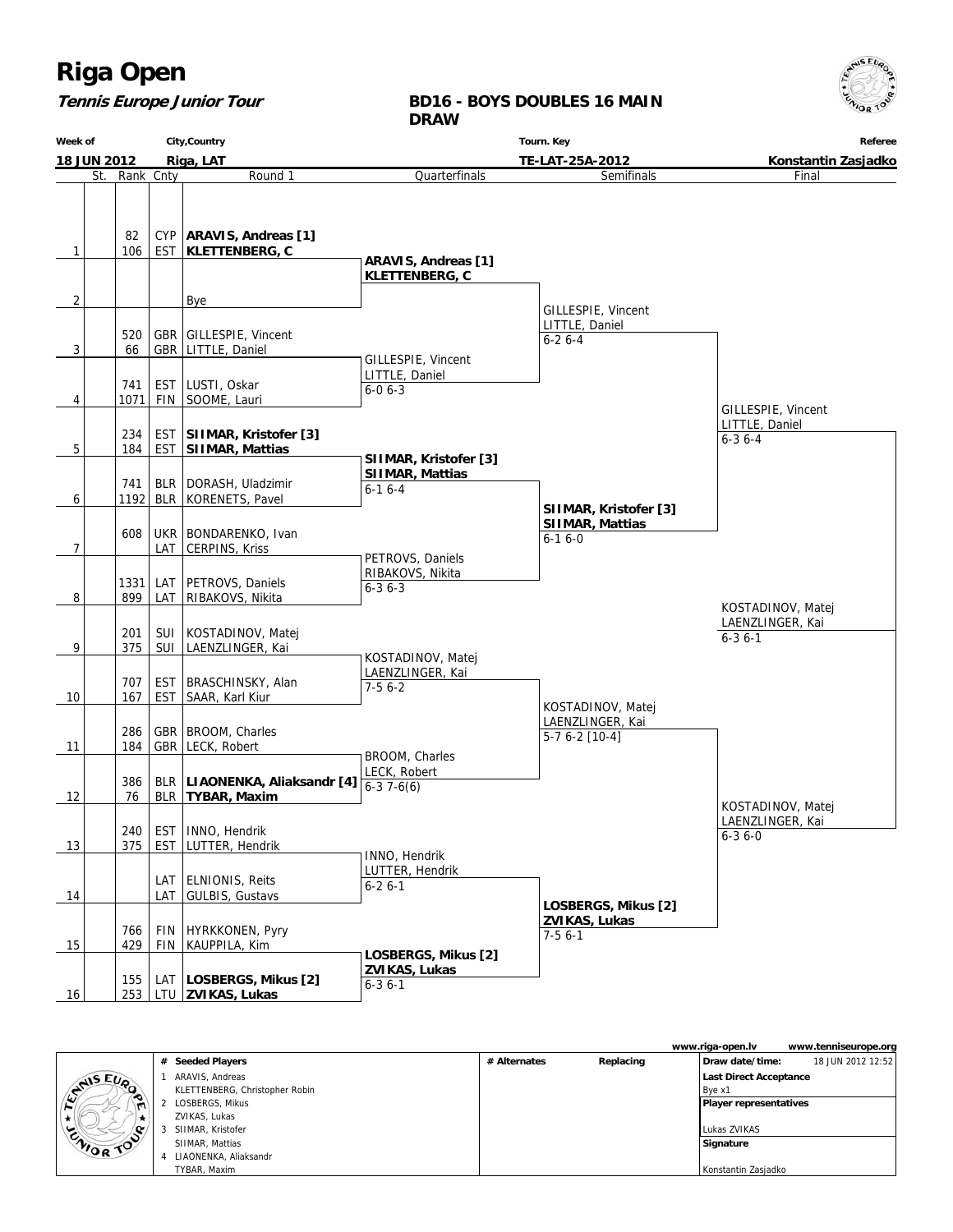**Tennis Europe Junior Tour**

#### **BS16 - BOYS SINGLES 16 QUALIFYING**

| City, Country<br>Week of            |         |     |  |                                               | Tourn. Key                           | Referee                                     |  |  |
|-------------------------------------|---------|-----|--|-----------------------------------------------|--------------------------------------|---------------------------------------------|--|--|
| <b>18 JUN 2012</b><br>St. Rank Cnty |         |     |  | Riga, LAT                                     | TE-LAT-25A-2012                      | Konstantin Zasjadko                         |  |  |
|                                     |         |     |  | Round 1                                       | Finals                               | Qualifiers                                  |  |  |
| $\overline{1}$                      |         | 666 |  | RUS   KHRUTSKIY, Alexander [1]                |                                      |                                             |  |  |
| $\overline{2}$                      |         |     |  | Bye                                           | KHRUTSKIY, Alexander [1]             |                                             |  |  |
|                                     |         |     |  |                                               |                                      | KHRUTSKIY, Alexander [1]                    |  |  |
| 3                                   |         |     |  | Bye                                           | GULBIS, Gustavs                      | $3-66-06-4$                                 |  |  |
| 4                                   |         |     |  | LAT   GULBIS, Gustavs                         |                                      |                                             |  |  |
| 5                                   |         | 707 |  | EST   BRASCHINSKY, Alan [2]                   | BRASCHINSKY, Alan [2]                |                                             |  |  |
| 6                                   |         |     |  | Bye                                           |                                      | BRASCHINSKY, Alan [2]                       |  |  |
| $\overline{7}$                      |         |     |  | Bye                                           |                                      | $6 - 46 - 4$                                |  |  |
| 8                                   |         |     |  | LAT   ELNIONIS, Reits                         | <b>ELNIONIS, Reits</b>               |                                             |  |  |
| 9                                   |         | 741 |  | BLR DORASH, Uladzimir [3]                     |                                      |                                             |  |  |
| 10                                  |         |     |  | Bye                                           | DORASH, Uladzimir [3]                |                                             |  |  |
| 11                                  |         |     |  | Bye                                           |                                      | DORASH, Uladzimir [3]<br>$6 - 46 - 0$       |  |  |
| 12                                  |         |     |  | LTU   KUCINSKAS, Povilas                      | KUCINSKAS, Povilas                   |                                             |  |  |
| 13                                  |         | 741 |  | EST   LUSTI, Oskar [4]                        |                                      |                                             |  |  |
| 14                                  |         |     |  | Bye                                           | LUSTI, Oskar [4]                     |                                             |  |  |
| 15                                  |         |     |  |                                               |                                      | LUSTI, Oskar [4]                            |  |  |
|                                     |         |     |  | Bye                                           | VROBLEVSKIS, Villiams                | $6 - 36 - 2$                                |  |  |
|                                     | $16$ WC |     |  | LAT   VROBLEVSKIS, Villiams                   |                                      |                                             |  |  |
| 17                                  |         |     |  | 1071 FIN SOOME, Lauri [5]                     | SOOME, Lauri [5]                     |                                             |  |  |
| 18                                  |         |     |  | Bye                                           |                                      | SOOME, Lauri [5]                            |  |  |
| 19                                  |         |     |  | Bye                                           | VOZNARSKIS, Peter                    | $6 - 26 - 1$                                |  |  |
| 20                                  |         |     |  | LAT   VOZNARSKIS, Peter                       |                                      |                                             |  |  |
| 21                                  |         |     |  | WC   1138   UKR   ZAKHARCHENKO, Vladyslav [6] | ZAKHARCHENKO, Vladyslav [6]          |                                             |  |  |
| 22                                  |         |     |  | Bye                                           |                                      |                                             |  |  |
| 23                                  |         |     |  | Bye                                           |                                      | ZAKHARCHENKO, Vladyslav [6]<br>$6 - 46 - 2$ |  |  |
| 24                                  |         |     |  | LAT   NEDOVIS, Kirils                         | NEDOVIS, Kirils                      |                                             |  |  |
| 25                                  |         |     |  | 1192 BLR   KORENETS, Pavel [7]                |                                      |                                             |  |  |
| 26                                  |         |     |  | Bye                                           | <b>KORENETS, Pavel [7]</b>           |                                             |  |  |
| 27                                  |         |     |  | LAT   AVETYAN, Grant                          |                                      | <b>KORENETS, Pavel [7]</b><br>$6 - 26 - 2$  |  |  |
| 28                                  |         |     |  | LTU CALOVAS, Aleksandras                      | CALOVAS, Aleksandras<br>$6 - 26 - 1$ |                                             |  |  |
| 29                                  |         |     |  | 1331 LAT <b>PETROVS</b> , Daniels [8]         |                                      |                                             |  |  |
|                                     |         |     |  |                                               | PETROVS, Daniels [8]                 |                                             |  |  |
| 30                                  |         |     |  | Bye                                           |                                      | KYZYMENKO, Georgiy                          |  |  |
| 31                                  | WC      |     |  | UKR   KYZYMENKO, Georgiy                      | KYZYMENKO, Georgiy                   | $\overline{5-76-36-4}$                      |  |  |
| 32                                  |         |     |  | RUS   MARTYNOV, Pavel                         | $6 - 26 - 0$                         |                                             |  |  |
|                                     |         |     |  | # Seeded Players                              | # Alternates<br>Replacing            | 15 JUN 2012 18:59<br>Draw date/time:        |  |  |

|                     | <b>Seeded Players</b><br># | # Alternates | Replacing | Draw date/time:               | 15 JUN 2012 18:59 |
|---------------------|----------------------------|--------------|-----------|-------------------------------|-------------------|
| NAIS EUP            | KHRUTSKIY, Alexander       |              |           | Last Direct Acceptance        |                   |
|                     | BRASCHINSKY, Alan          |              |           | Bye x30                       |                   |
| ∼<br>$\blacksquare$ | DORASH, Uladzimir          |              |           | <b>Player representatives</b> |                   |
|                     | LUSTI, Oskar               |              |           | <b>Daniil KHITROU</b>         |                   |
| <b>Q</b>            | SOOME. Lauri               |              |           | Dmitry SHATALIN               |                   |
| WOR TO              | ZAKHARCHENKO, Vladyslav    |              |           | Signature                     |                   |
|                     | KORENETS, Pavel            |              |           |                               |                   |
|                     | 8 PETROVS, Daniels         |              |           | Konstantin Zasjadko           |                   |

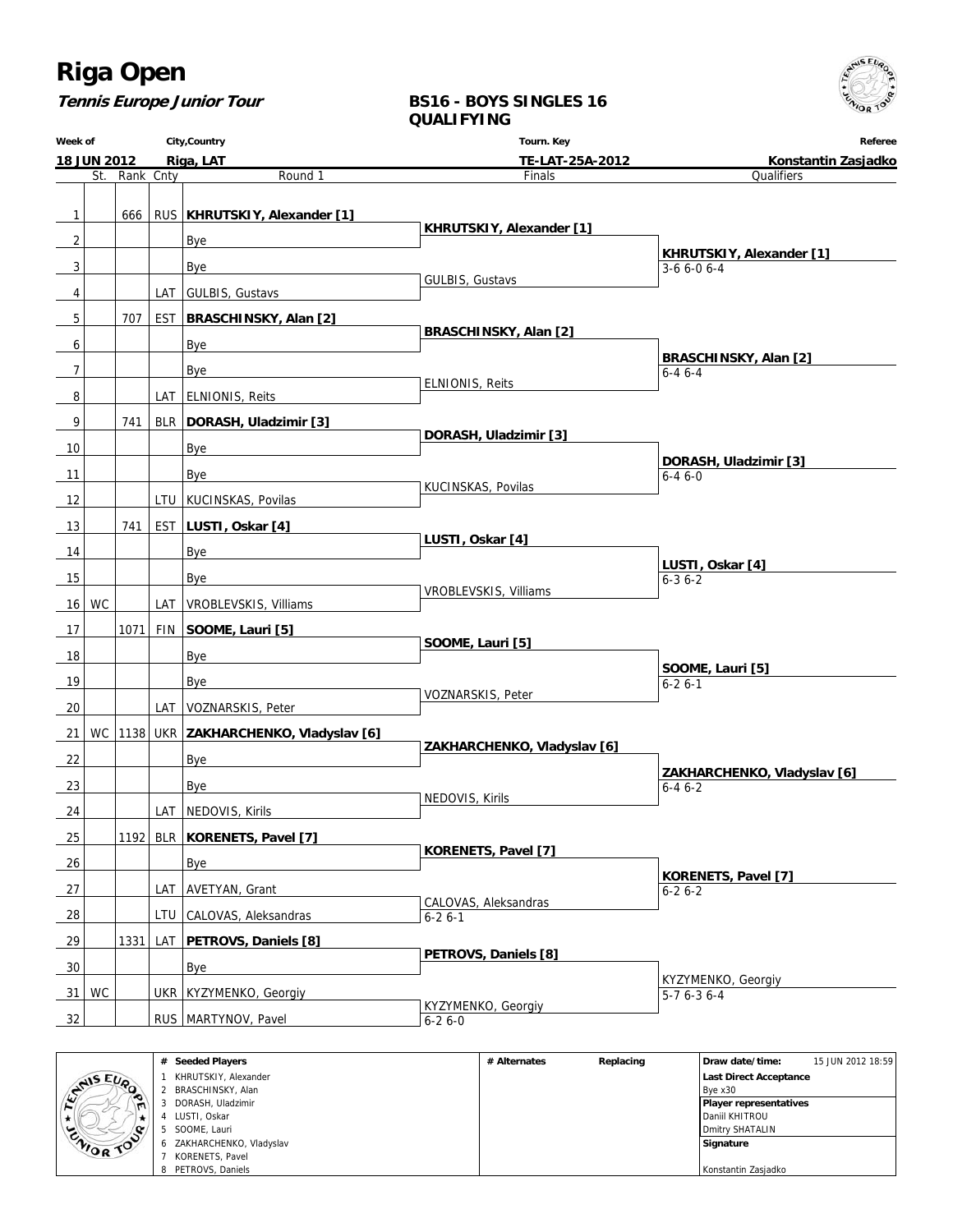

#### **Tennis Europe Junior Tour**

#### **GS16 - GIRLS SINGLES 16 MAIN DRAW**



|                  |    |                     |                                        |                  | www.riga-open.lv              | www.tenniseurope.org |
|------------------|----|---------------------|----------------------------------------|------------------|-------------------------------|----------------------|
|                  |    | # Seeded Players    | # Lucky Losers                         | Replacing        | Draw date/time:               | 17 JUN 2012 18:21    |
| <b>SAMIS EUP</b> |    | LUMSDEN, Maia       | <b>TSERNJAK, Polina</b>                | ALESHCHEVA, Vera | Last Direct Acceptance        |                      |
|                  |    | 2 BLINKOVA, Anna    | 2 SHEMARINA, Alexandra FARHAD, Kamilla |                  | Zlata FALEI (BLR) 819         |                      |
| $\blacksquare$   |    | SIOPACHA, Maria     |                                        |                  | <b>Player representatives</b> |                      |
|                  |    | GABRIC, Anna        |                                        |                  | l Anna BLINKOVA               |                      |
|                  |    | YEDZELKINA, Hanna   |                                        |                  | Polina MUSIYCHENKO            |                      |
| ZIVIOR TOO       | h. | MUSIYCHENKO, Polina |                                        |                  | Signature                     |                      |
|                  |    | KHOLODNAYA, Anna    |                                        |                  |                               |                      |
|                  |    | CERPINA, Krista     |                                        |                  | Konstantin Zasjadko           |                      |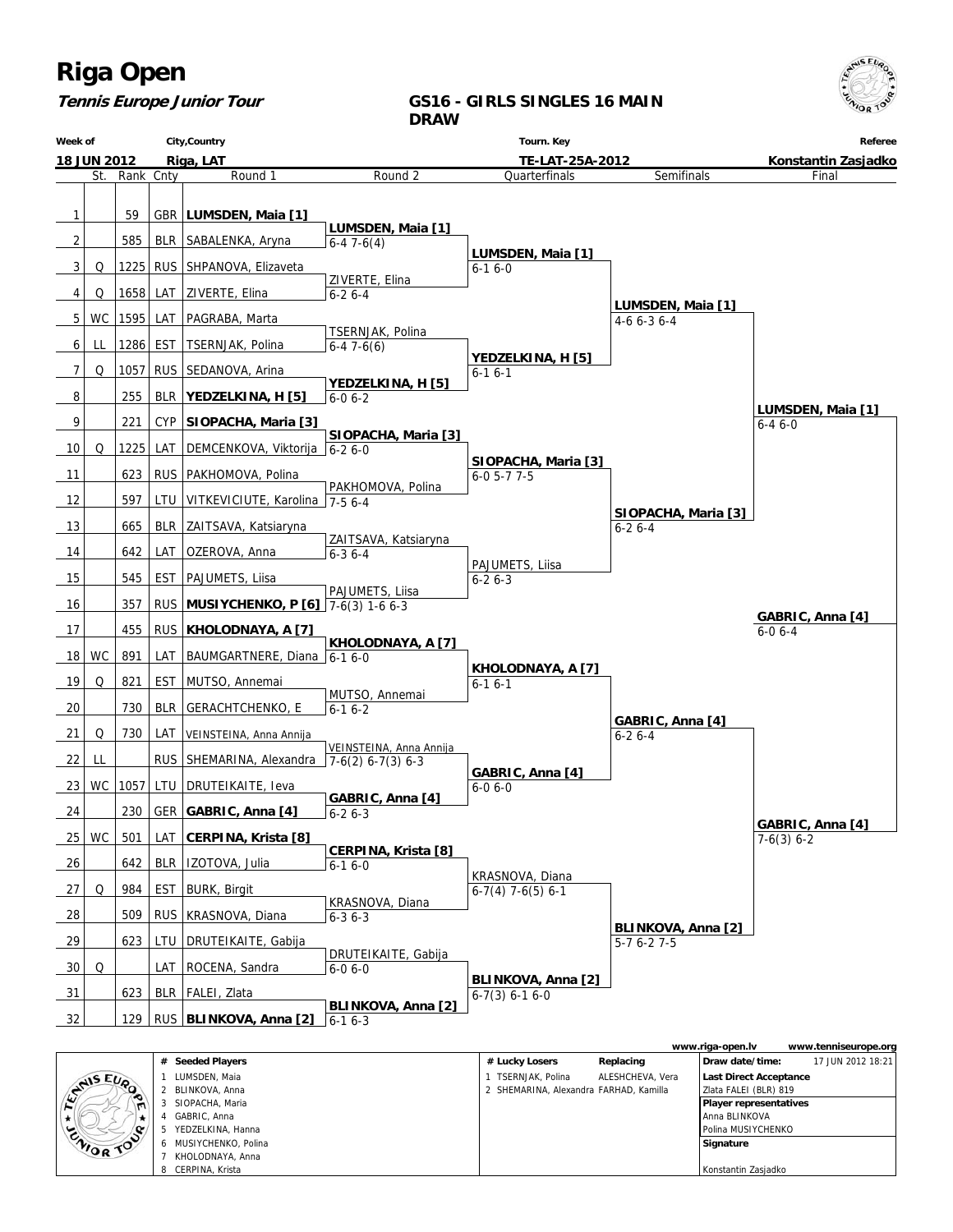#### **Tennis Europe Junior Tour**





|                |                     |              |           | www.riga-open.lv                 | www.tenniseurope.org |
|----------------|---------------------|--------------|-----------|----------------------------------|----------------------|
|                | # Seeded Players    | # Alternates | Replacing | Draw date/time:                  | 18 JUN 2012 12:53    |
|                | BLINKOVA, Anna      |              |           | Last Direct Acceptance           |                      |
| ENNIS EUP<br>∼ | LUMSDEN, Maia       |              |           | CERPINA / OZEROVA (LAT) 2A, 1143 |                      |
| $\blacksquare$ | KHOLODNAYA, Anna    |              |           | <b>Player representatives</b>    |                      |
|                | SEMASHKO, Alina     |              |           |                                  |                      |
| ENIOR TOP      | BRUEHWILER, Jessica |              |           | Lukas ZVIKAS                     |                      |
|                | GABRIC, Anna        |              |           | Signature                        |                      |
|                | SIOPACHA, Maria     |              |           |                                  |                      |
|                | STYLIANOU, Maria    |              |           | Konstantin Zasjadko              |                      |